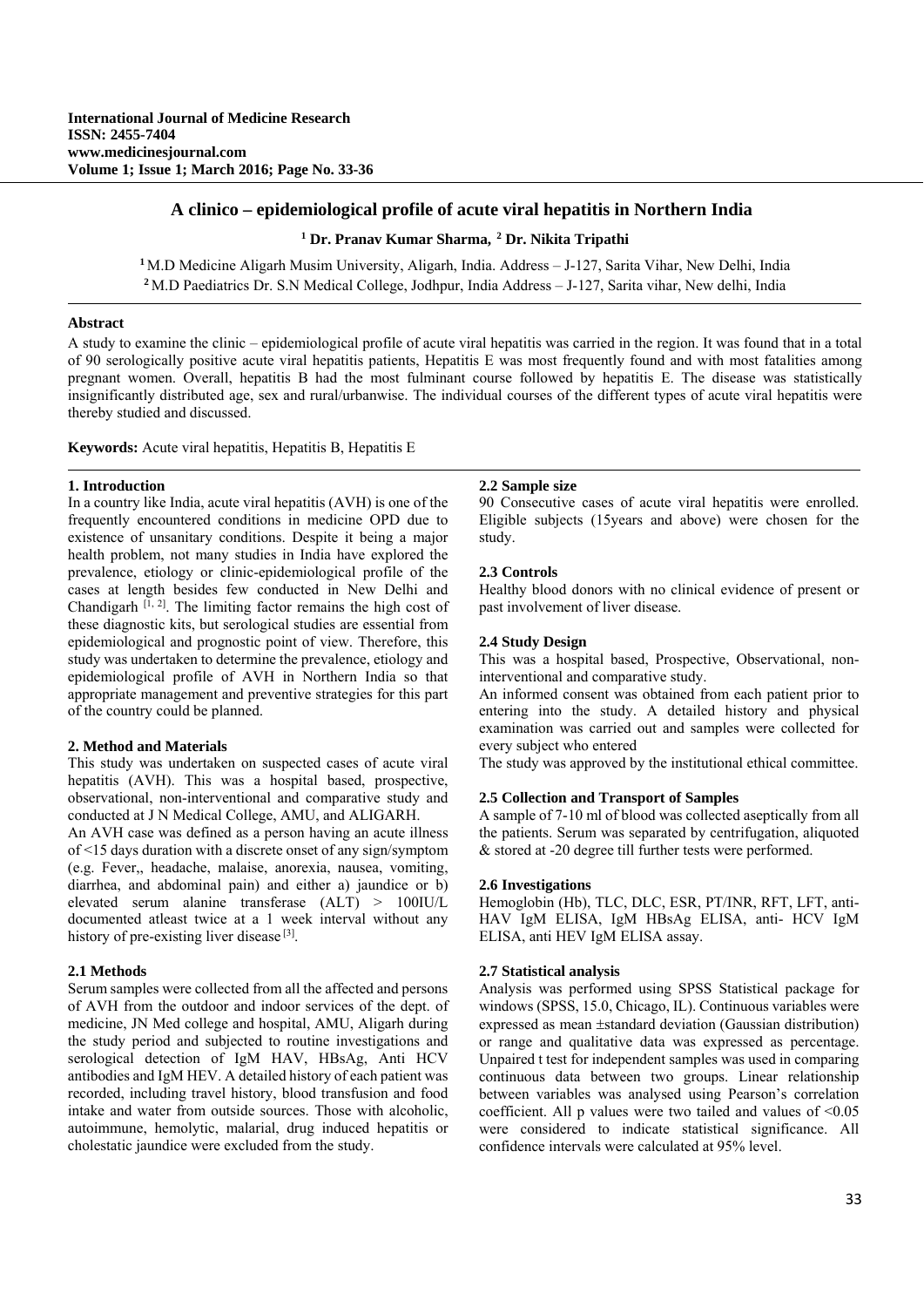# **3. Results**

In this study, out of a total of 90 AVH subjects enrolled 47(52.22%) were female and 43(47.78 %) males [Table 1]. The mean age of study was 37.4±15.9 years with maximum no. of patients (52.22%) in the age group 15-35 years. 43(47.77%) patients out of total 90 cases belonged to rural area against 47(52.23%) from urban [Table 2].

Maximum seropositive were due to hepatitis E (38.9%), followed by hepatitis B  $(12.2\%)$ , hepatitis C  $(5.6\%)$  and hepatitis A  $(3.3\%)$  [Fig 1]

2 cases were co –infected with both hepatitis B and C.

Total seropositive cases were 54 out of total 90 study cases. 17 (31.48%) of them developed a fulminant course. This was maximum in hepatitis B cases (36.36%) followed by hepatitis E (31.48%) [Table 6]. Fulminant course in pregnant females with HEV was 50% [Table 4 and 5].

The outcome of the seropositive cases was analyzed too. 31 (57.40%) cases improved, 8 (14.81%) absconded/LAMA and 15 (27.77%) expired. The mortality rate was highest among the HBV cases (36.36%) followed by HEV (28.57%) [Table 7].

Table 1: Age and sex distribution of study cases.

| Age group(years)                                         | <b>Sex</b>    |                 |         |  |  |
|----------------------------------------------------------|---------------|-----------------|---------|--|--|
|                                                          | Males $(\% )$ | Females $(\% )$ | Total   |  |  |
| 15-35                                                    | 20(42.6)      | 27(57.4)        | 7(100)  |  |  |
| 36-55                                                    | 16(59.3)      | (40.7)          | 27(100) |  |  |
| > 55                                                     | 7(43.8)       | 9(56.3)         | 16(100) |  |  |
| Total                                                    | 43(47.8)      | 47(52.2)        | 90(100) |  |  |
| Chi square $= 2.1$ df $= 2$ n $> 0.05$ ; not significant |               |                 |         |  |  |

Chi square  $= 2.1$ , df  $= 2$ ,  $p > 0.05$ ; not significant

Table 2: Age distribution of study cases with respect to locality of residence

| Age group | rural      | urban      |
|-----------|------------|------------|
| 15-35     |            |            |
| $36 - 55$ |            |            |
| > 55      |            |            |
| total     | 43(47.77%) | 47(52.23%) |



Fig 1: Pie chart showing distribution of serologically positive cases

**Table 3:** Distribution of IgM HEV among pregnant and non-pregnant females.

| <b>Pregnancy</b> | <b>HEV IgM</b>  |                 |  |
|------------------|-----------------|-----------------|--|
|                  | <b>Positive</b> | <b>Negative</b> |  |
| Yes              |                 |                 |  |
| Ñο               |                 |                 |  |
| Total            |                 |                 |  |

Chi square =  $3.948$ , df =  $1, p < 0.05$ , significant

**Table 5:** Frequency of clinical features and signs in individual subtypes of Hepatitis.

|                     | Frequency        |                  |                  |                  |  |
|---------------------|------------------|------------------|------------------|------------------|--|
| <b>Variable</b>     | <b>Hepatitis</b> | <b>Hepatitis</b> | <b>Hepatitis</b> | <b>Hepatitis</b> |  |
|                     | $A(n=3)$         | $B(n=11)$        | $C(n=5)$         | $E(n=35)$        |  |
| Pallor              |                  |                  |                  | 10               |  |
| Icterus             | $\mathfrak{D}$   | 9                | 4                | 35               |  |
| Pruritis            | 0                |                  | $\theta$         | 3                |  |
| Hepatomegaly        |                  | 3                | $\mathfrak{D}$   | 11               |  |
| Splenomegaly        | 0                |                  | 1                |                  |  |
| Fever               |                  | $\overline{2}$   | 1                | 12               |  |
| Nausea              | $\overline{2}$   | 7                | 3                | 22               |  |
| Vomiting            | $\overline{2}$   |                  | $\overline{2}$   | 18               |  |
| Pedal edema         | 0                |                  | $\theta$         | 11               |  |
| Ascites             | 0                | $\mathfrak{D}$   | 3                | 3                |  |
| Anorexia            | 3                | 10               | 4                | 26               |  |
| Encephalopathy      | $\theta$         | 3                |                  | 5                |  |
| S.Bil.>5mg%         | 0                | 7                | $\overline{4}$   | 27               |  |
| High                | $\overline{c}$   | 9                | 5                | 31               |  |
| $SGOT(\geq 40IU/l)$ |                  |                  |                  |                  |  |
| High                | $\overline{c}$   | 10               | 3                | 31               |  |
| $SGPT(\geq 401U/l)$ |                  |                  |                  |                  |  |
| <b>ARF</b>          | $\theta$         |                  | $\Omega$         | 4                |  |

**Table 6:** Distribution of fulminant hepatitis cases in the various subtypes.

| hepatitis     |                 |                   |                | $\boxed{\text{Fulminant}}$ Hepatitis   Hepatitis   Hepatitis   Hepatitis $\boxed{\text{Hepatitis}}$ | Total                       |
|---------------|-----------------|-------------------|----------------|-----------------------------------------------------------------------------------------------------|-----------------------------|
| Yes           | $0(0\%)$        | $4(36.36\%)$      | $1(20\%)$      |                                                                                                     | $12(34.28\%)$ $17(31.48\%)$ |
| No            |                 |                   |                |                                                                                                     |                             |
| Total         |                 |                   |                |                                                                                                     | ۲4                          |
| $\sim$ $\sim$ | $-10$<br>$\sim$ | $\sim$ 0.0 $\sim$ | $\cdot$ $\sim$ |                                                                                                     |                             |

Chi square = 5.1,  $df = 3$ ,  $p > 0.05$ ; not significant

**Table 7:** Clinical outcome in different subtypes of Acute Viral Hepatitis

| <b>Clinical</b>    | <b>Hepatitis subtype</b>     |                               |                              |                               |                   |
|--------------------|------------------------------|-------------------------------|------------------------------|-------------------------------|-------------------|
| outcome            | <b>Hepatitis</b><br>$A(n=3)$ | <b>Hepatitis</b><br>$B(n=11)$ | <b>Hepatitis</b><br>$C(n=5)$ | <b>Hepatitis</b><br>$E(n=35)$ | <b>Total (54)</b> |
| Improved           |                              | 6                             |                              | 19                            | 31<br>$(57.40\%)$ |
| Expired            |                              |                               |                              | 10                            | (27.77%)          |
| LAMA/<br>Absconded |                              |                               | 0                            | 6                             | $(14.81\%)$       |

Chi square = 3.6,  $df = 6$ ,  $p > 0.05$ ; not significant

## **4. Discussion**

The present hospital based study dealt with the magnitude and risk factors associated with acute viral hepatitis in incumbent outdoor and indoor patients. In all, 90 subjects were enrolled for the study; of which 43  $(47.8\%)$  were males and  $47(52.2\%)$ were females. The mean age of the study cases was  $37.4+15.9$ years. Our findings of a male preponderance among cases was consistent with those of Ahmed *et al.*, <sup>[4]</sup> who observed a male prevalence of 62.5% among 5193 cases in a large retrospective study in Pakistan.

The rural vs urban distribution of cases was 47.77% and 52.235 respectively so not much purposive. Studies from abroad (Baaten *et al.,*) have however shown a higher prevalence of acute viral hepatitis in urban population. The difference can be attributed to difference in methodologies, a small sample size in our study and also the fact that the Western countries are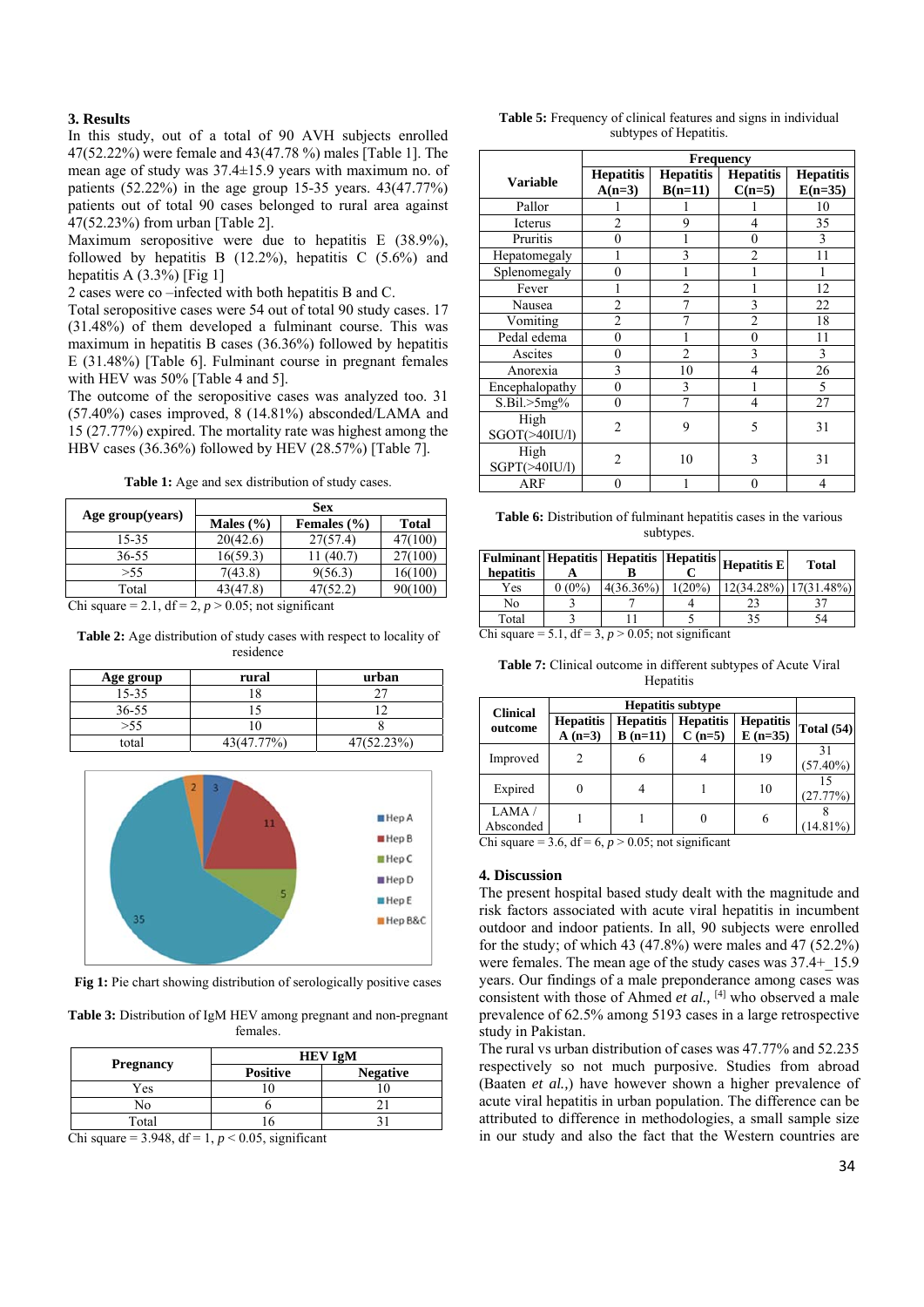already low endemic areas for Viral Hepatitis and thus can show higher endemicity in urban regions, indicating the need for differentiated regional studies and prevention strategies.

The overall distribution of serologically positive cases in the present study was as follows in decreasing order of magnitude: Hepatitis E ( $n=35$ ), Hepatitis B (11), Hepatitis C (5) and Hepatitis A (3). There was a remarkably high magnitude of cases positive for IgM antibodies for Hepatitis E virus in our study. This observation was similar to several other region specific studies like those of Arankalle *et al.,* [5] Amrapurkar D *et al.,* [6] from India and from Bangladesh (Alain B *et al.,*) [7] and Pakistan (Altaf B *et al.,*) [8]. The World Health Organization (WHO) in its reports has also noted a very high prevalence of Hepatitis E sero -positivity from other international communities as well  $[9]$ . A majority of our cases belonged to lower socio economic groups and had poor sanitation practices. Diseases that spread from feco oral route thus occur at higher rates in such populations. Hepatitis E also has a feco oral transmission, and this could be the reason for a high prevalence among the studied cases. A confounding factor in this context is that Hepatitis A (which also has a faeco-oral transmission) was not observed that frequently (3 cases) vs those of Hepatitis E (35 cases). This is in contrast to the observation made in few other studies (Aland *et al.,* 2000; Bartoloni *et al.,* 1999) wherein the authors have reported a relatively higher population specific prevalence of Hepatitis A than Hepatitis E. It is suggested that the low prevalence of anti-HEV IgG in the study population  $(9%)$ , particularly when compared with anti-HAV IgG  $(97%)$ , represents a more sporadic than epidemic type occurrence. The difference can be explained by the fact that these have been community studies with large sample sizes recruited in a more representative manner than ours, which involved a smaller sample with consecutive hospital patients. However, a high area specific prevalence of HEV observed in the aforementioned studies reflects a 'local and focal' nature of the disease and a tendency of epidemic spread.

In our study, only two cases of co-infection of HBV and HCV was detected. Dual infection has been reported in as high as 12% cases of chronic liver disease and 11.7% cases of hepatocellular carcinoma from India (Thyagarajan SP *et al.,* [10]; Arora DR *et al.*, <sup>[11]</sup>). These findings are in contrast to our study probably because these studies comprised of proven cases of chronic liver disease and hepatocellular carcinoma whereas the cases in our study were included on the criterion of raised liver function enzymes and exclusion of other causes of hepatitis such as alcoholism and drug toxicity.

The outcome of Hepatitis E was particularly woeful in pregnancy in terms of higher rates of abortions, fulminant hepatitis and mortality. The association of pregnancy and the incidence of Hepatitis E infection and also mortality due to Hepatitis E in pregnancy were both statistically significant( $p<0.05$ ). This finding is supported from that of a vast body of research conducted in India and abroad (Dahiya M *et al.,* [12]; Beniwal M *et al.,* [13]; Hussaini SH *et al.,* [14]). Investigators are exploring a possible role of cytokines like IL-6, TGF-beta, IFN-g and TNF- $\alpha$  in the pathogenesis of fulminant hepatitis and consequent high mortality among pregnant women (Navaneethan U *et al.*, <sup>[15]</sup>).

The rates of fulminant hepatitis in both Hepatitis B and C were fairly high in our study (36.36% and 20% respectively); and also the mortality due to these infections. This was probably because the sickest of the patients had a higher chance of being admitted to the hospital and more probability of dying due to complications of the illness.

## **5. Conclusion**

The study has a few inherent shortcomings as well. It was conducted among subjects recruited from the hospital and not from the community. The sample size was relatively small due to logistic constraints. The methodology included consecutive patients who fulfilled the inclusion criteria and there was no specific sampling frame for the same in order to ensure better representativeness. Only selected hepatotropic viruses were studied. Follow up was not done to check for chronicity. Variables like pregnancy outcome in Hepatitis other than Hepatitis E and sero-prevalence in family members could not be studied. Despite the fallacies, the study however lays ground for planning and conducting more analytical studies like case control and prospective studies in this context, so that more information can be generated regarding trends over time, risk factors and natural history of disease.

#### **6. References**

- 1. Irshad M, Singh S, Ansari MA, Joshi YK. Viral hepatitis in India: A Report from Delhi. Glob J Health Sci. 2010; 2:96-103.
- 2. Kumar S, Ratho RK, Chawla YK, Chakraborti A. The incidence of sporadic viral hepatitis in North India: A preliminary study. Hepatobiliary Pancreat Dis Int 2007; 6:596-9.
- 3. United States Centers for Disease Control and Prevention. 2012 National Notifiable Diseases and Conditions and Current case Definitions. Available from: http://www.cdc.gov/nndss/document/2012\_Case%20Defi nitions.pdf. [Last accessed on 2012 May 16]
- 4. Ahmed W, Qureshi H, Arif A, Alam SE. Changing trend of viral hepatitis-A twenty one year report from Pakistan Medical Research Council Research Centre, Jinnah Postgraduate Medical Centre, Karachi. J Pak Med Assoc. 2010; 60(2):86-9.
- 5. Arankalle VA, Chadha MS, Chitambar SD, Walimbe AM, Chobe LP, Gandhe SS. Changing epidemiology of hepatitis A and hepatitis E in urban and rural India (1982- 98). J Viral Hepat. 2001; 8(4):293-303.
- 6. Amarapurkar D, Agal S, Baijal R, Gupte P, Patel N, Kamani P *et al.,* Epidemiology of Hepatitis E Virus Infection in Western India. Hepatitis Monthly 2008; 8:258- 262.
- 7. Alain Labrique B, Zaman K, Zahid Hossain, Parimalendu Saha, Mohammad Yunus, Anowar Hossain *et al.,* Nelson Population Seroprevalence of Hepatitis E Virus Antibodies in Rural Bangladesh. Am J Trop Med Hyg November. 2009; 81(5):875-881.
- 8. Altaf Bosan, Irtaza Ahmad, Rehan Hafiz, Huma Qureshi, Khalif Mohamud. Bile A review of hepatitis viral infections in Pakistan. J Pak Med Assoc. 2010; 60(12):1045-1058.
- 9. World Health Organization. Hepatitis E, WHO/CDS/CSR/EDC/2001.12.